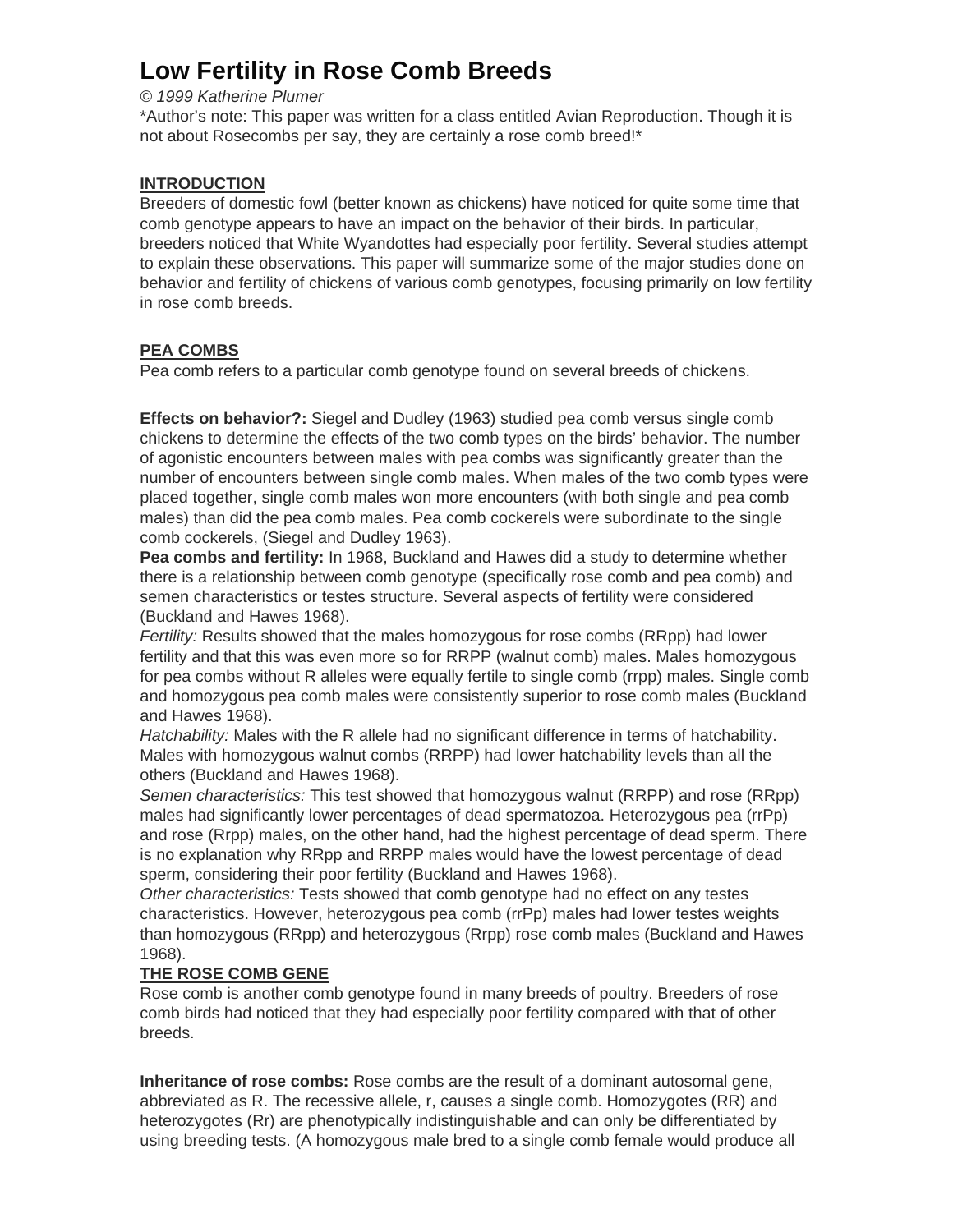rose comb offspring. A heterozygous rose comb male bred to a single comb female would produce some rose and some single comb offspring (Crawford and Smyth 1964a).

**White Wyandottes:** White Wyandottes are an old breed of chicken, and were one of several dual purpose breeds that were once the basis for the poultry industry. They were used for production of table fowl, and strains that laid considerable amounts of eggs were also developed. Unfortunately, breeders of the White Wyandotte had long complained about their poor reproductive ability (Hutt 1940).

**Professor Hutt's study**: Professor F.B Hutt compared their fertility and hatchability to that of White Leghorns and Rhode Island Reds. He found that Wyandottes had consistently higher infertility. The White Wyandottes also had significantly higher levels of weak, crippled, or otherwise defective chicks (Hutt 1940).

*His conclusions:* Professor Hutt concluded that some aspect of the genetic constitution of the White Wyandotte must be incompatible with good reproductive efficiency, He was not able to determine if these low reproductive rates were the result of low fertility, or if the embryos had a high level of early mortality. He also proposed the idea that the white color may be part of the problem. Since White Wyandottes are recessive white, he hypothesized that there may be a lethal gene linked with this color. It is not known whether the colored varieties if Wyandotte have this same fertility problem (Hutt 1940).

**Low fertility in rose comb breeds:** Crawford and Smyth studied low fertility in rose comb breeds of chickens. They recorded the average fertility of both males and females of the RR, Rr, and rr genotypes (Crawford and Smyth 1964a).

*Fertility of males:* Average fertility of RR males was significantly lower than the fertility of males of the other genotypes. The average fertility for heterozygotes and single comb males was almost the same (Crawford and Smyth 1964a).

*Fertility of females:* The fertility averages for the females of the three genotypes were not significantly different (Crawford and Smyth 1964a).

*Impact on hatchability:* Although the proportion of eggs containing live embryos was much lower for RR males, the proportion of eggs containing dead embryos for all three genotypes was low and nearly identical. This suggests that fertility differences among the male genotypes are due to low fertility and not early embryo death (Crawford and Smyth 1964a). The R allele showed no significant effect on hatchability (Buckland and Hawes 1968).

#### **ROSE COMBS AND MATING BEHAVIOR**

Since it was known that birds with rose combs had low fertility, the next step was to determine the cause for this. Since Professor Hutt's study in 1940, several more studies have been done, one of which investigated mating behavior in rose comb breeds.

**Crawford and Smyth's experiment:** The birds in this study consisted of three comb genotypes: homozygous rose (RR), heterozygous rose (Rr), and single comb (rr). Males of each genotype were observed in the presence of females of each genotype. Behavior of males towards females, and behavior of females toward males was recorded (Crawford and Smyth 1963).

**Behavior types:** It was found that males and females each had specific behavior types in reaction to particular situations.

*Males:* There were three distinct forms of male display. When males were placed with females for the first time they would often violently chase the females. This typically ended in copulation. The second display is most often termed "waltzing," a motion where the male lowers one wing and "waltzes" sideways. This was most frequently observed when the males were first placed in the pens, and is used to establish dominance. The third and most successful display is termed the "rear approach." The male approaches the female from behind, with his head high and hackles raised. This display is used only after dominance has been established (Crawford and Smyth 1963).

*Females:* The only female display used in response to males was crouching, which is then followed by copulation. RR females were courted most by males of all genotypes. In addition, RR females were courted least often with the "rear approach," suggesting that they are more aggressive than the other female types. The "waltz" was directed most often towards RR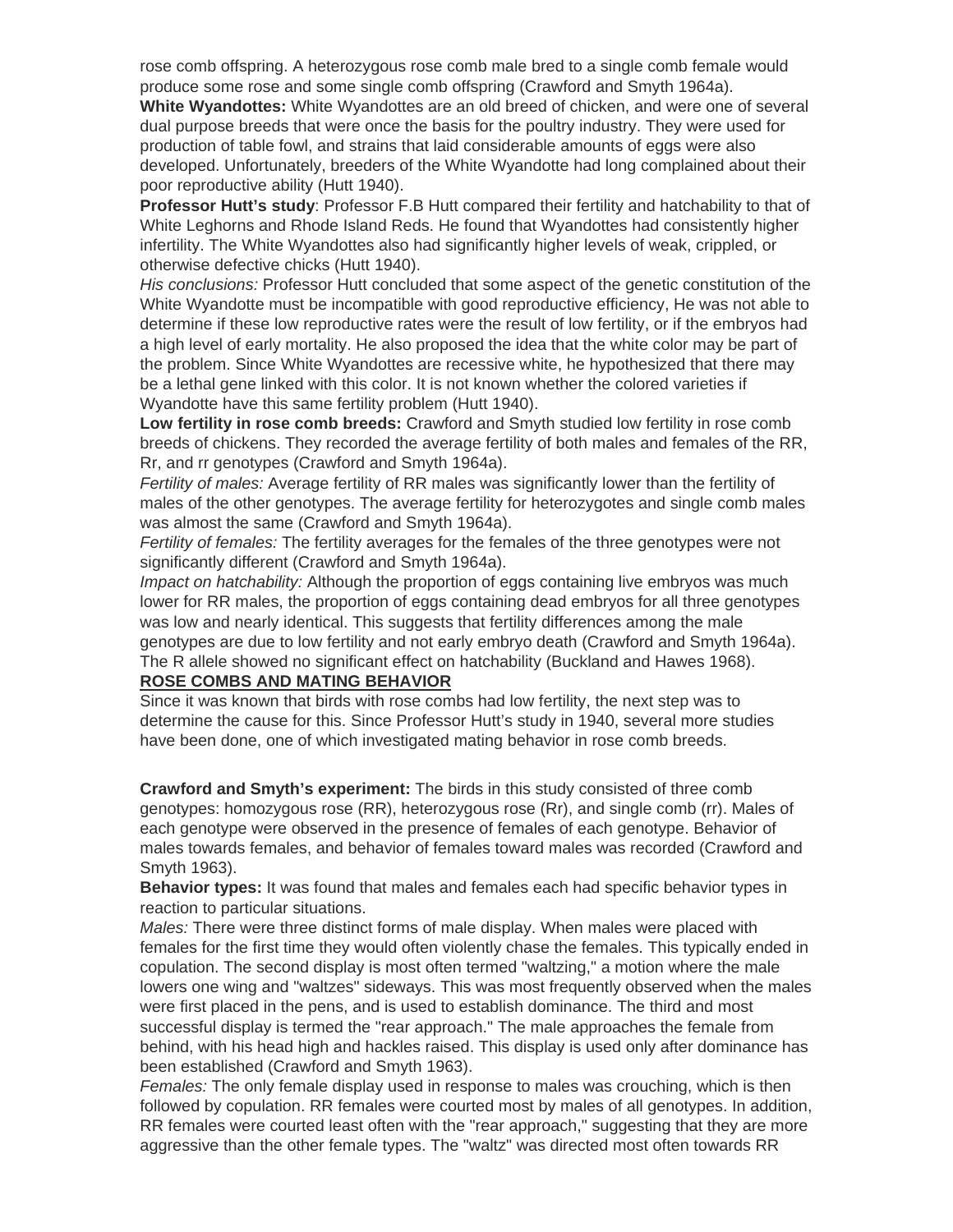females in order to establish dominance. Females crouched to RR males least often, suggesting that RR males were somewhat less effective at courting (Crawford and Smyth 1963).

**Frequency of mating:** Single comb males mated most often, followed by Rr males, then RR males. Both types of rose comb males mated significantly less often than single comb males. This poses the question of whether the rose comb is directly related to mating behavior, or whether the difference is caused by the physical appearance of the two phenotypes. Although homozygotes and heterozygotes are phenotypically indistinguishable, there were significant behavioral differences between the two. It seems likely that the behavioral differences are linked to the alleles for rose and single combs (Crawford and Smyth 1963). **CAUSES OF LOW FERTILITY**

Several studies have been done to determine the cause of the widely known problem of low fertility in rose comb breeds.

**Duration of fertility:** One possibility for the noticeably low fertility in rose comb breeds could be that the spermatozoa simply do not live long enough to fertilize many eggs. *Crawford and Smyth's study:* Crawford and Smyth set out to study whether homozygous rose comb birds had lower fertility in comparison to heterozygotes and single comb birds. Duration of fertility was measured as the number of days between fertilization and the last fertile egg laid as a result of that insemination (Crawford and Smyth 1964b). When males of the three genotypes were mated to rr females, it was found that RR males had a duration of fertility that was roughly half that of Rr and rr males. Moreover, RR males had about 30% more sterile matings than other males. RR females, on the other hand, appeared to have an increased duration of fertility in comparison to females of the other comb genotypes (Crawford and Smyth 1964b).

*Differences in insemination:* When females were inseminated intravaginally, RR males consistently had the lowest duration of fertility. It was thought that if the morphology or motility of the sperm was faulty it might have trouble moving to the uterovaginal sperm storage sight. However, even with intrauterine insemination, RR males still had the lowest duration of fertility. Since the methods of insemination did not change the duration of fertility they concluded that sperm transport was not the cause of low fertility in rose comb breeds (Crawford and Smyth 1964b).

**Sperm metabolism and motility:** Another possible explanation for low fertility in rose comb breeds is that there is a problem with the sperm itself. Several comparative physical aspects of spermatozoa have been analyzed.

*Petitjean and Cochez's study:* Petitjean and Cochez studied what they termed "motility" of sperm in RR, Rr, and rr males. Sperm had two forms of motion: oscillating, or movement over one spot, and swimming (the correct movement). Highly motile sperm would have high levels of swimming sperm, whereas less motile sperm would oscillate more. They found that RR males had significantly weaker motility than both Rr and rr males (Petitjean and Cochez 1966).

*Effects of motility agonists:* Caffeine and Ca++ are both known sperm motility agonists. Normally the metabolic rate of sperm from RR males is only around 76% to 77% of the metabolic rate of Rr males. This was not improved my the presence of Ca++. However, caffeine significantly improved the metabolic activity of the RR sperm to the level of 86% of that from Rr males. Caffeine was not as stimulatory to Rr or rr males (Kirby et al. 1993). *Testicular sperm versus ejaculated sperm:* It has been shown that sperm from RR and Rr males did not behave similarly following intravaginal insemination. The fertilizing ability of RR sperm could be improved by using intramagnal insemination, since motility would not longer be an issue. When testicular sperm from RR and Rr males was used to intramagnally inseminate females, it was found that there was no difference in fertilizing ability. Ejaculated sperm from Rr males was superior to RR males. This suggests that the problem related to